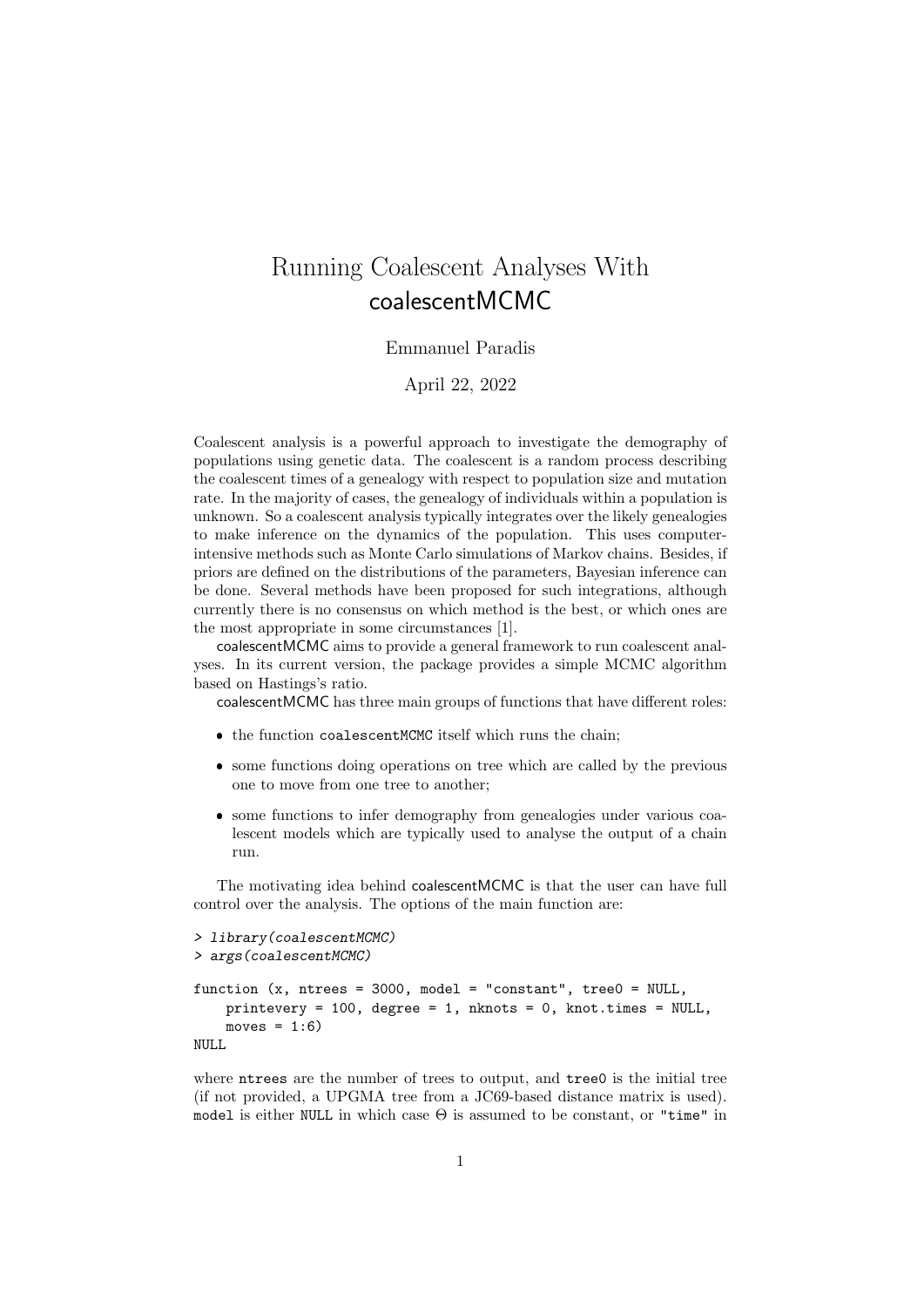which case a model where  $\Theta$  follows an exponential growth is used.<sup>1</sup> Finally, printevery is an integer controlling the print frequency of the progress of the chain.

The current implementation uses neighborhood rearrangement as proposed in [2] calling the function NeighborhoodRearrangement at each step of the chain. Five other tree moves are availables taken from [? ]. This can modified by using other functions described in ?treeOperators.

Let us now consider a very simple analysis with the woodmouse data available in ape. For the purpose of this vignette, we run a very light analysis in order to produce small outputs in a reasonable time.

```
> data(woodmouse)
> out <- coalescentMCMC(woodmouse, ntrees = 300)
Running the Markov chain:
 Number of generations to run: 200
Generation Nb of accepted trees
  300 162
Done.
```
The output object is of class "coda", so we can visualise it with the package of the same name (which has already been loaded):

#### > plot(out)

<sup>1</sup>Other models will be implemented later. See the vignette "CoalescentModels".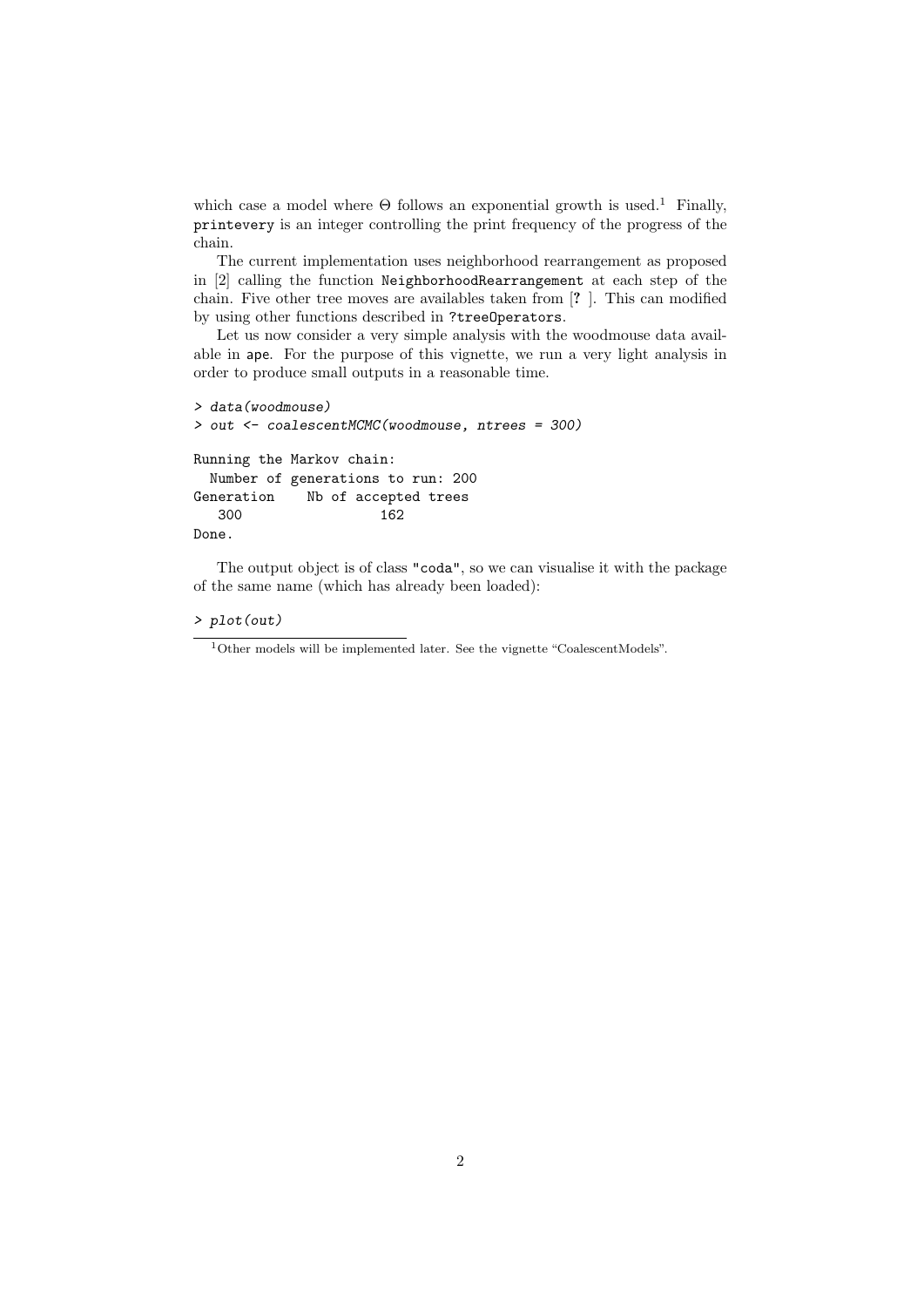

The log-likelihood was relatively stable between −1870 and −1880. The trees are stored in a special place of the memory (an 'environment' in R's jargon) from where they can be retrieved with a specific function:

> TR <- getMCMCtrees() > TR

## 300 phylogenetic trees

Note that the trees generated during the burn-in period are not output, but the corresponding values of log-likelihood and  $\Theta$  are. Hence out has 400 rows.

> dim(out)

```
[1] 300 3
```

```
> colnames(out)
```

```
[1] "logLik.tree" "logLik.coal" "theta"
```
We now run a model of time-dependent coalescent where Θ follows an exponential change through time: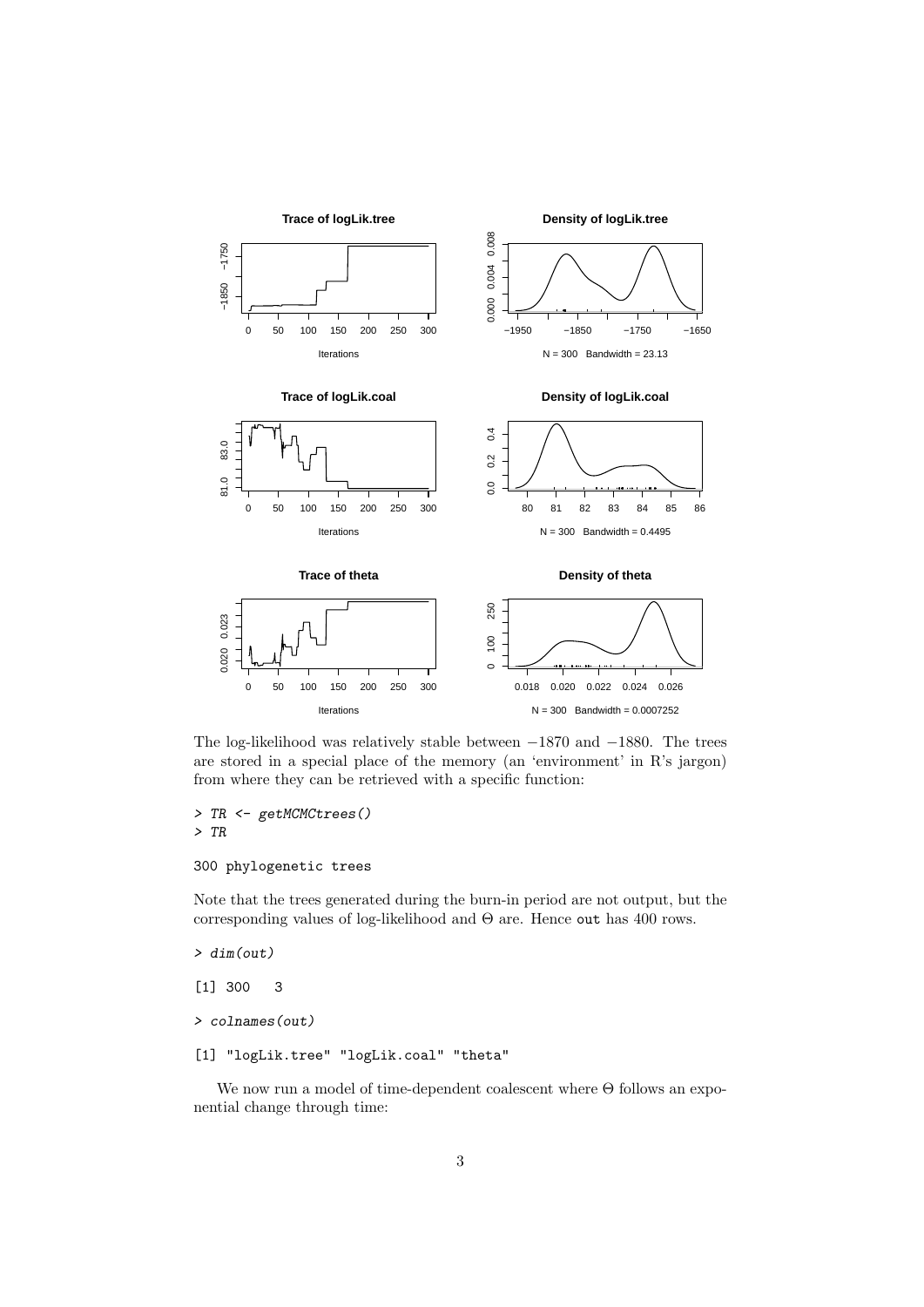```
> out2 <- coalescentMCMC(woodmouse, ntrees = 300, model = "time")
Running the Markov chain:
 Number of generations to run: 300
Generation Nb of accepted trees
  300 154
Done.
```
> plot(out2)



The change in log-likelihood along the chain is similar to what was observed above. The object out2 has now three columns:

> dim(out2)

[1] 300 4

> colnames(out2)

[1] "logLik.tree" "logLik.coal" "theta0" "rho"

If we try to extract the trees as previously done and R is running in interactive mode, we will be asked which list of trees to extract: